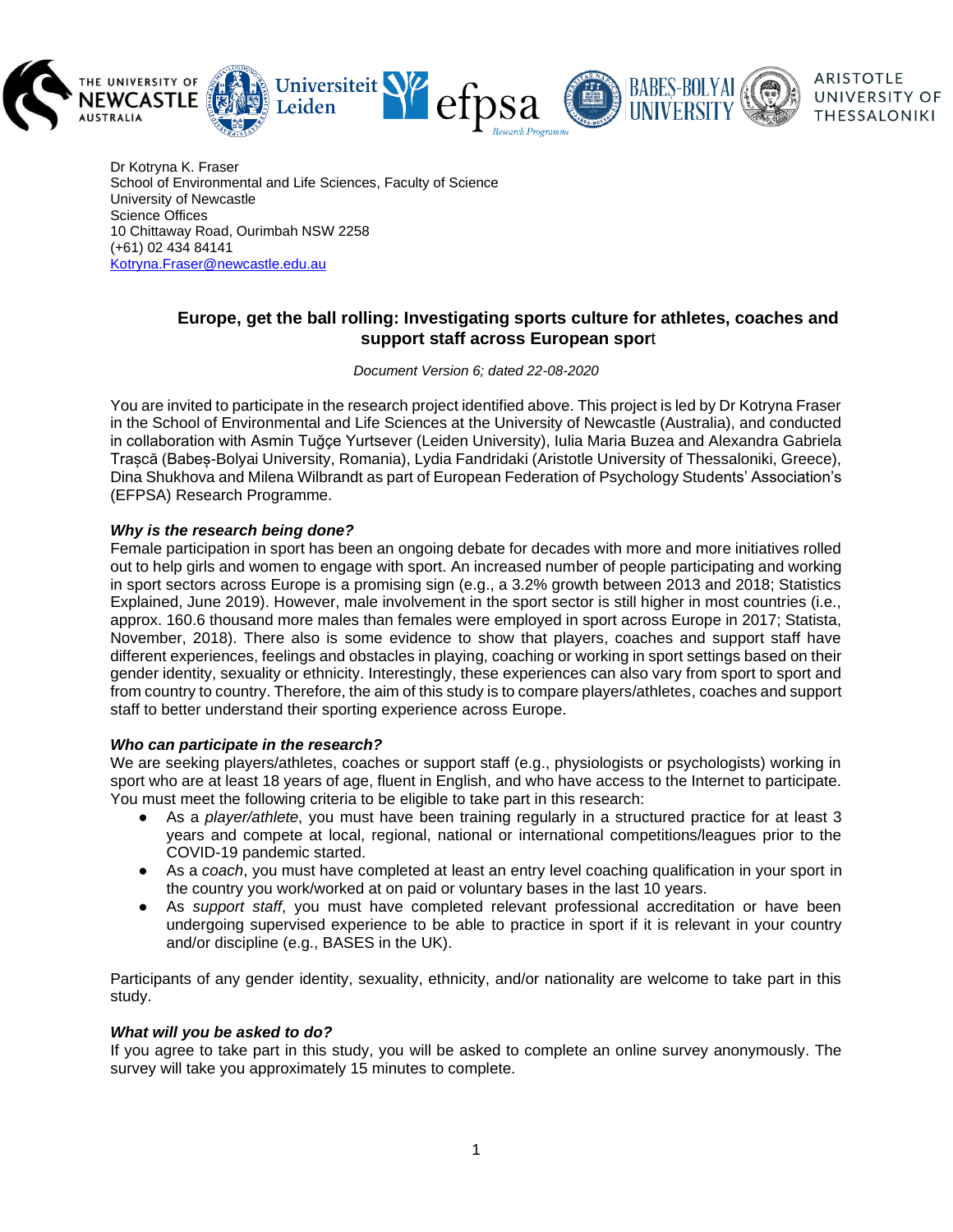## *What choice do you have?*

Your participation in this study is entirely voluntary. If you wish to withdraw, you can do so without providing any reason simply by exiting the survey before it is complete. All incomplete data will be removed and destroyed securely. Since the survey is anonymous, it is not possible to withdraw your data after the survey is complete as your data cannot be matched to you for withdrawal.

## *What are the risks and benefits of participating***?**

There is a slight possibility that you might experience some emotional distress during the survey. You can withdraw your participation at any time by simply closing your web browser before the survey is complete. If, while completing or after completion of the survey, you experience any emotional distress, embarrassment, or anxiety, you may find contact details of local counselling services here: [https://en.wikipedia.org/wiki/List\\_of\\_suicide\\_crisis\\_lines.](https://en.wikipedia.org/wiki/List_of_suicide_crisis_lines) Alternatively, please contact the project principal investigator Dr Kotryna Fraser on +61 (02) 4913 8773 or [kotryna.fraser@newcastle.edu.au.](mailto:kotryna.fraser@newcastle.edu.au)

This research is designed to understand at least one of the key mechanisms by which sports culture can impact particular demographic groups, and recommend strategies for dealing with this impact. Your participation may result in guidelines to governing sports bodies and clubs to guide the retention of players/athletes, coaches and support staff and promoting positive sport experience. Although this research has the potential to impact future sporting practices and participation, there are no potential benefits to you from taking part in this research.

## *How will your privacy be protected?*

Data will be retained securely for a minimum period of 5 years from completion of the research and managed/stored in accordance with the University's Research Data and Materials Management Guideline (see https://policies.newcastle.edu.au/document/view-current.php?id=72) or any successor Guideline, and applicable University of Newcastle policy provisions (as amended from time to time). All electronic data will be stored on a password-protected file on a password-protected laptop, and all paper records will be stored in a locked filing cabinet.

Consistent with the ACRCR and the University of Newcastle's Research Data and Materials Management Guideline, other researchers will be provided with access to the non-identifiable research data upon request and allowed to analyse the data. The de-identified research data and primary materials may be made available in online public data repositories (e.g., Open Science Framework) that can be accessed by other researchers for further research. This further research may include research questions beyond those stated in the Information Statement.

## *How will the information collected be used?*

Results of this study will be used for EFPSA's Research Programme and presented during the Annual Congress in 2021. The collected data will also be used as pilot for other research projects and may result in several scientific publications, conference presentations and/or media communications. A summary report may be produced to individual participants and sport clubs if requested. Individual participants will not be identified in any reports arising from the project. Non-identifiable data may also be shared with other parties to encourage scientific scrutiny, and to contribute to further research and public knowledge. You can also receive a summary of findings if you wish to do so. You can download this information from the UoN staff profile of Dr Kotryna Fraser (https://www.newcastle.edu.au/profile/kotryna-fraser).

# *What do you need to do to participate***?**

If you would like to participate in the online survey, please click on the link provided here: <https://tinyurl.com/europeansportsurvey>

## *Further information*

If you would like further information, please contact Dr Kotryna Fraser [\(Kotryna.Fraser@newcastle.edu.au\)](mailto:Kotryna.Fraser@newcastle.edu.au). Thank you for considering this invitation.

# *Dr Kotryna Fraser*

Associate Lecturer, School of Environmental and Life Sciences